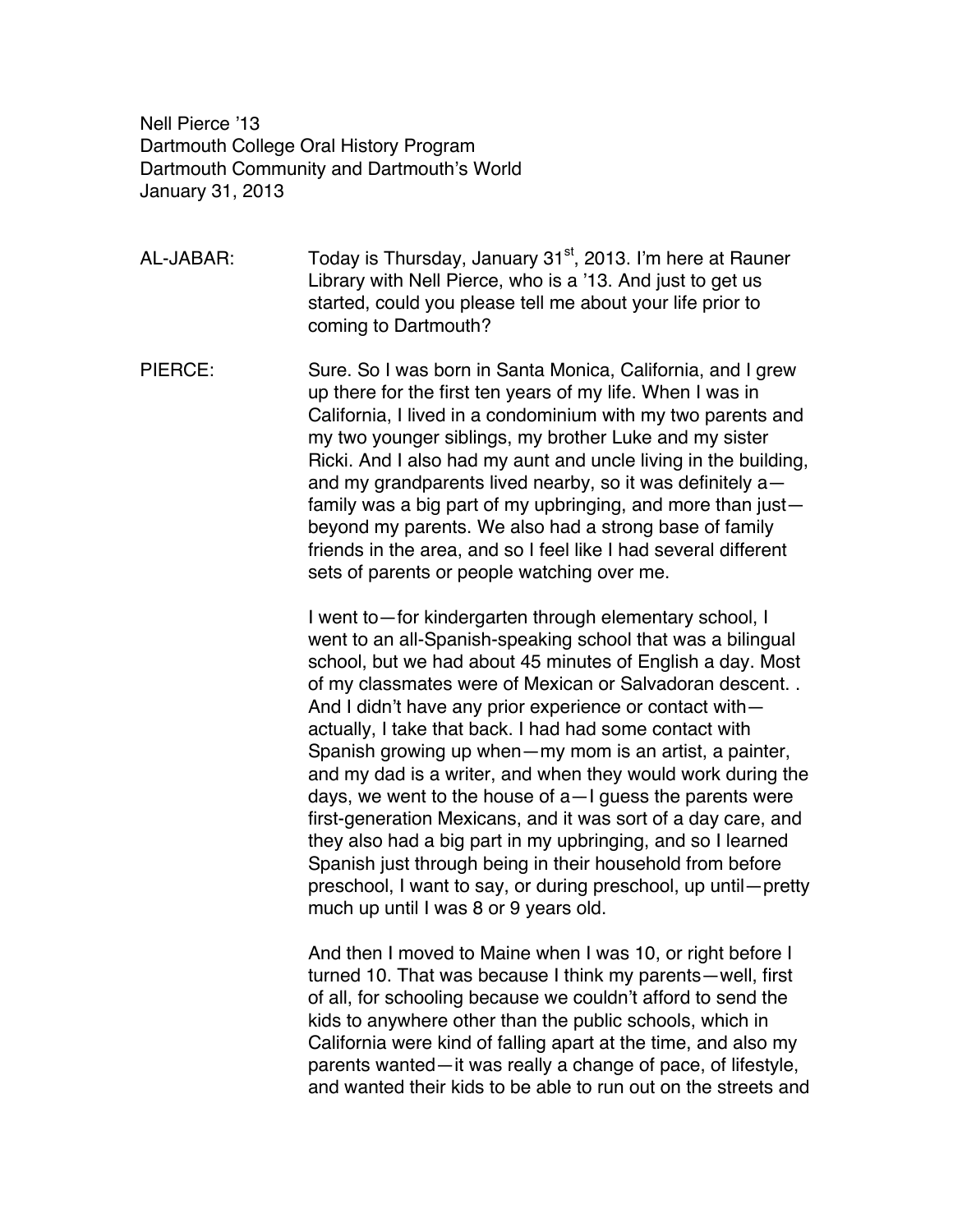be free of worry. And my dad's whole family was on the East Coast, so my aunt and uncle were both educators in Portland, Maine, and they recommended us to the schools in Yarmouth, Maine, which is where we moved. So that was a big transition. I really resented my parents' [chuckles] decision at the time because I honestly had never even heard of Maine. I thought it was Spain.

AL-JABER: [Laughs.]

PIERCE: I told people I was moving to Spain, and they were like, "What are you talking about?" So I, it was very—I think I figured it out eventually [chuckles], but I—so we moved to Maine in '99, and—let's see. So I started in middle school there and was very interested in—I played sports growing up since I was 5 years old. My dad was my soccer coach, basketball coach and softball coach. Same for my siblings as well. And so that was a big part of my life up until high school. I also was very interested in theater and dance. At the end of middle school, sports seemed to kind of take over my life with travel teams and different things, and I realized there was such a dearth of creativity and I needed to revive that, and so a lot of my high school was about that.

> When I was—I would say this is kind a big turning point in my life. When I was 14, I had my first boyfriend, in eighth grade. And his name—well, I guess I'll leave his name out for now. But he was diagnosed with cancer a month and a half into our being together, and then a year later passed away. He had lymphoma. And that was my first—I would say I hit my lowest point when he was diagnosed, and there were barriers to our communication, and I really withdrew socially and from my family. I developed an eating disorder. I became pretty depressed, and when he passed away, I think I'd come to a place where I felt—I realized that I could—I felt like I could communicate with him, whether or not it was in person or whether or not he literally received my letters. It didn't even matter at that point. That was kind of the beginning of sort of a sense of spiritual connection to something greater. So I knew that he was going to die, and I still felt like I could write letters, and I knew that he was hearing it in some way, if that makes sense.

AL-JABER: Mmm.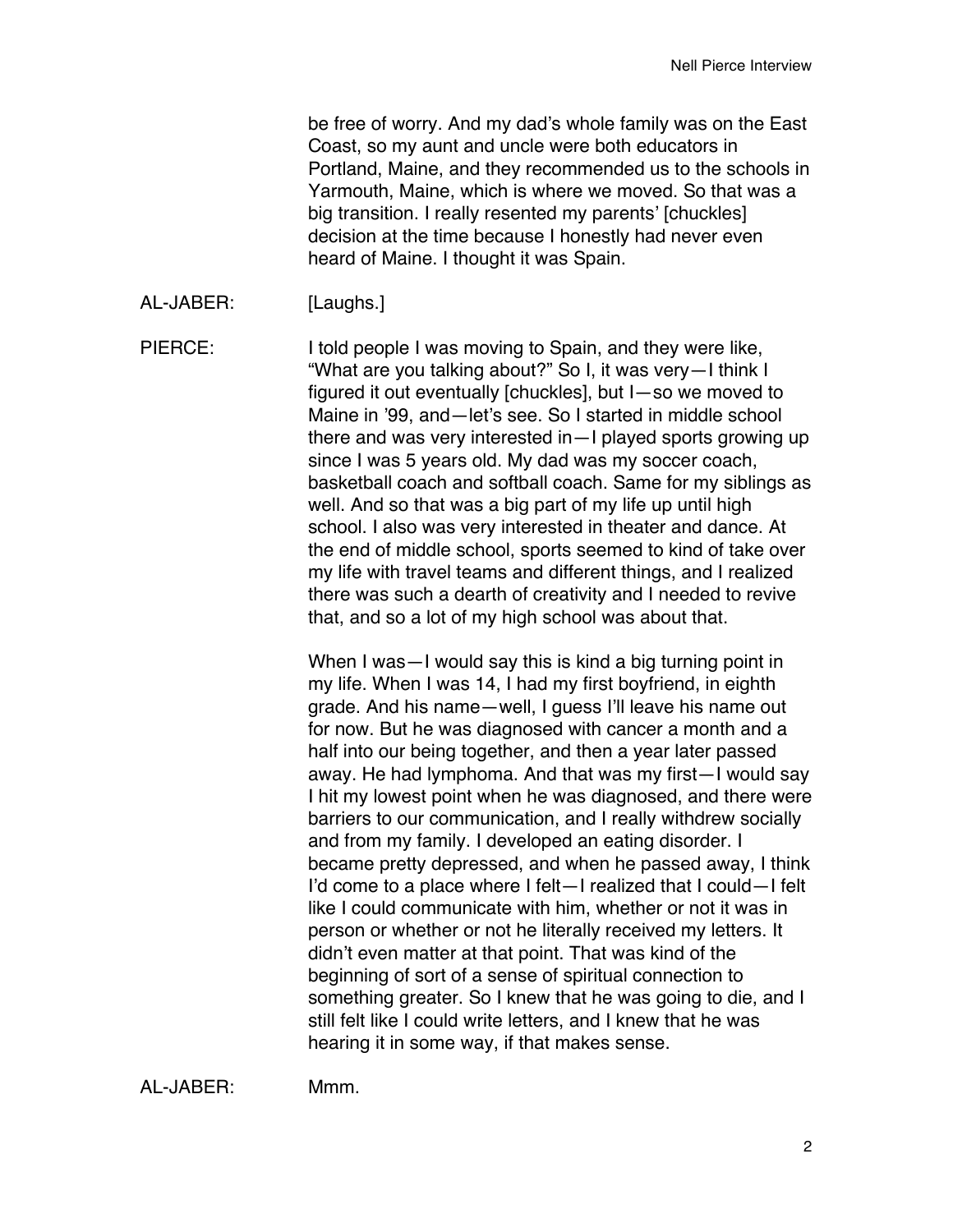PIERCE: And also I think my real first conception of empathy, because when I was in the eating disorder and really inside my head, my aunt—my parents and friends had been making comments that I was very defensive in response to—and my aunt had struggled with her own issues of eating and depression, and she approached me and came to me less from a place of accusation and "You look too thin," et cetera, and more from a place of "Really, how are you, and what's going on?" and "I'm here for you." And I was in the middle [chuckles] of this store, I remember, and I just burst into tears and fell into her arms. That reaching out meant so much to me, and it made me realize, *Wow, I really want to reach out and see how other people are doing in this situation*.

> And I—when he passed away, I wrote him a letter committing to living out life for him and through him. Obviously, that's not just me doing that, but carrying his spirit forward, and he was a—I think he would have been a professional snowboarder. That was his passion. And he was a definite risk taker. It just kind of gave me a new sense of purpose in life, and I wanted to know what other people's sense of purpose was. And so I think it made me much more—I'd always been outgoing and very sensitive person, but it made me much more just sort of available to the people around me.

And when I went to high school with that mentality, I had made the decision that, *Okay, I'm just going to be myself and attract the right people because if people are attracted to me for some façade, then that's not really genuine*. And I met unbelievable friends, coming up with that attitude. I got involved in theater, started up with dance again. I did play soccer in the fall, but other than that, I really devoted myself to the arts and to an environmental group.

I've always been an ocean lover, and I got really into surfing, and I would go before school in the morning with friends. I had a very loving boyfriend, who was also a snowboarder, actually, and he was a very important influence and still is an important figure in my life. We're not together anymore.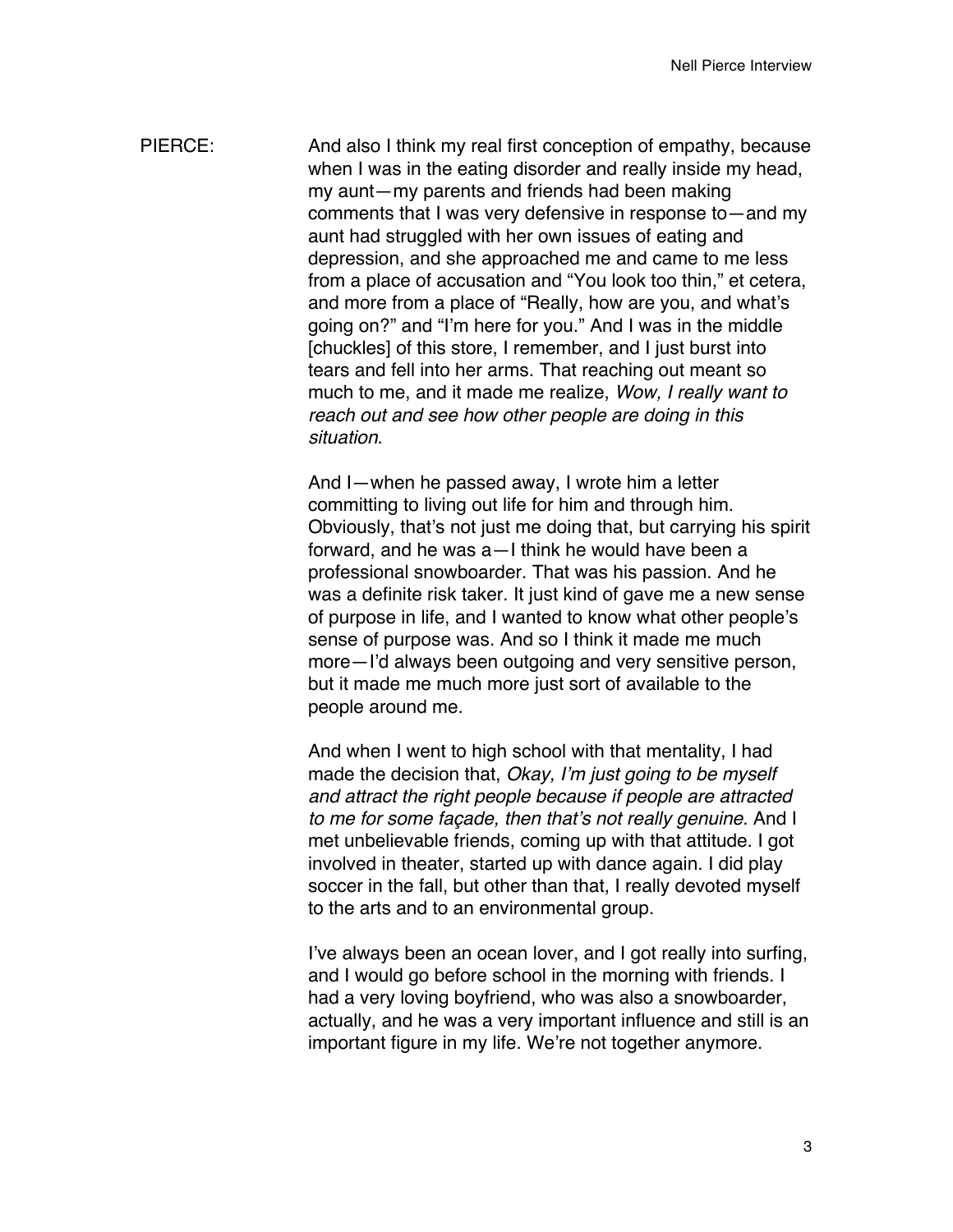But I feel like high school was a very expansive period of my life, where I felt very affirmed for being exactly who I was in all its imperfections. And so when I was looking at colleges, I first felt that I really wanted to return to California. I started saving up for travel when I was 5 years old [chuckles], and my cousins, Greta and Nikko, whose mother was German, had moved to Germany, and Greta and I decided that we were going to hold lemonade stands or give backrubs to [chuckles] family members or whatever we could do to kind of rake up any coins or dollars that we could to send me to Germany [chuckles] to see her. And so at age 5 we began that, and by the time I was 14 [chuckles], I was able to go.

AL-JABER: Oh, my gosh.

PIERCE: But that started this habit of - I always had a little box in my room that was dedicated to travel money, so even after I went to visit her, I always had money set aside for my own travel, and so I started funding myself to go to California by myself, even when my family wouldn't go, to see old friends, to see my family out there. And my first boyfriend had also moved out there, and so I'd go to see him, and that was a huge part of my life.

> And then, during my senior year, I didn't get into my firstchoice school, which was Stanford, and I realized that all the other schools I'd applied to were really because I just wanted to be in California and had very little to do with the school, itself, and how it was a fit for me. And in the back of my mind—I had previously thought about taking a year off to establish residency in California, one or two years, so that I could get lower tuition, but then I realized, *You know what? Maybe I should just take a year off anyway, and I don't know if I even want to go to California.*

> And I came to visit Dartmouth. Actually, I had applied to Dartmouth—my parents went to Dartmouth, which was a big incentive for me not to go. [Both laugh.] But more than anything, I think I just didn't want to be on the East Coast. I refused to look at schools here.

AL-JABER: Was it because of their experience at Dartmouth?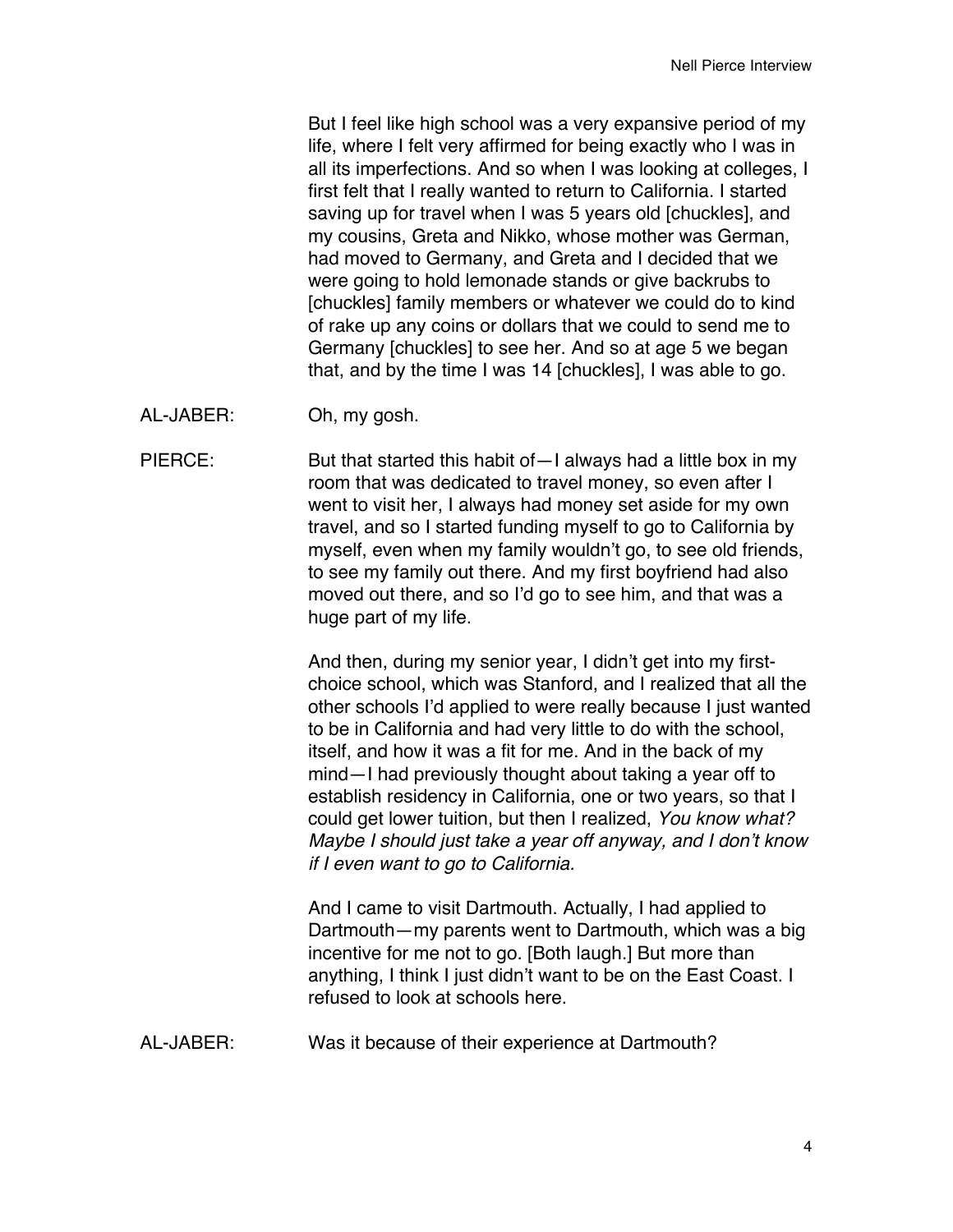PIERCE: No, they had a very positive experience. I honestly think it was way more me not wanting to be on the East Coast and the cold and wanting to be in California than anything else. Yeah, I don't think it was very much that they had gone here. I think I just didn't even really consider it. But I think part of it, though, was a self-determination thing. I wanted to decide, *No, California is where I want to be*, and if they said, "Well, you should check out Dartmouth," I was, like, "No, no, no, that's your voice" or something.

> Anyway, so I did apply to Dartmouth last minute, and I got waitlisted, but I decided to go check it out anyway, and I remember walking around, thinking, *Wow!* See, it was, of course, it was a beautiful, sunny day. People were playing Frisbee on the Green, and I just had this feeling of: *a lot of these people look like they could be good friends to me*. Or just, *they're very approachable*. People weren't wearing a lot of makeup. People were playing outside. It just seemed—it seemed like it had a down-to-earth vibe.

> And so I decided to take a year off, and I applied to Dartmouth early decision during that year and got in. During my year off, I moved down to Guatemala because a woman from my town, named Hanley Denning, had gone down in '99 and seen the situation in the Guatemala city garbage dump, which is essentially—during the civil war—they had a 35-year civil war that ended in '65, and tons of—like, hundreds of thousands of people were moved from the rural areas into the city, were displaced and didn't really—and ended up having to squat in small communities. There were a lot of people, so not small population-wise, but really tight *barrios*.

> And their livelihood was sorting trash in the Guatemala City garbage dump to sell to private recycling companies because there's no public recycling system. I mean, it was a very legitimate job. You had to have a license to go in. When Hanley first went down, people were living inside the dump with kids. There was no age limit. But then there was a big fire in 2005 because of all the methane gas buildup, and the municipality came in and made regulations, so people weren't allowed to live there. They were on the outskirts, and there were age limits to avoid child labor, although that still happens.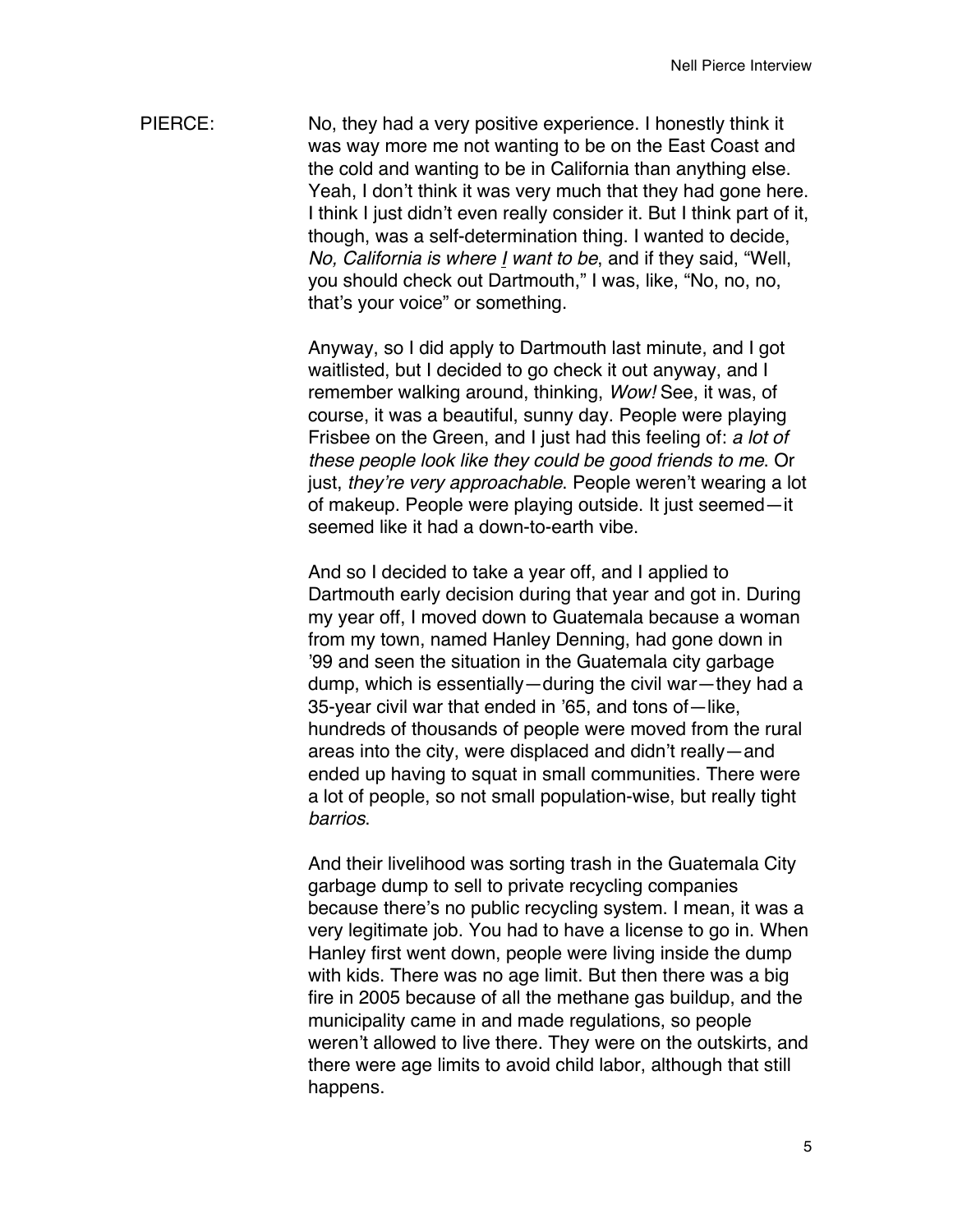And Hanley started a community center/educational reinforcement center right near the dump, along with some community leaders, and it was called Safe Passage. And it was basically meant to fund the children from the families whose parents worked at the dump to go to school, which is only a half-day in Guatemala. And in public schools you have to pay for books and uniforms, so Safe Passage would fund that and have them come to Safe Passage when they weren't in school, to receive homework help, to have a meal, to kind of—anything that would bring them into a safe, nurturing environment that they couldn't get at home when the parents were working. And many of the parents also had not gone to school, so there wasn't the same kind of reinforcement – such as homework help - at home.

So anyway, I had known about Safe Passage in high school because Hanley's brother was in my class, and Hanley was killed in 2007 in a car accident in Guatemala, but the program was still taking off. And so I went down to—I'd never been there before, but I spoke Spanish from my childhood, and I was interested in social work, teaching.

While I was down there, I got immediately thrust into a teaching position, which I was not equipped to do, but one of the teachers had to—the teacher I was supposed to assist had to leave for family reasons very last minute, and so I was left with these big classrooms of kids and trying to figure out what to do. I did have support from the organization, but I had to get creative. And because arts had been a big part of my life, I started doing a lot of teaching through theater, through writing exercises, drawing exercises, and this made me realize what an inclination and what a deep desire these kids had to be creative. And a lot of talent. But there wasn't an official, sustainable art program within the organization. Certain teachers and volunteers had put a lot of work into running art projects and classes with the kids – but those seemed to come and go because there wasn't a fully recognized and funded program.

And there are about five to six hundred kids in Safe Passage, and there's also a women's and men's literacy program for the parents. So after about five months, I decided to start the Safe Passage Art Program, and I was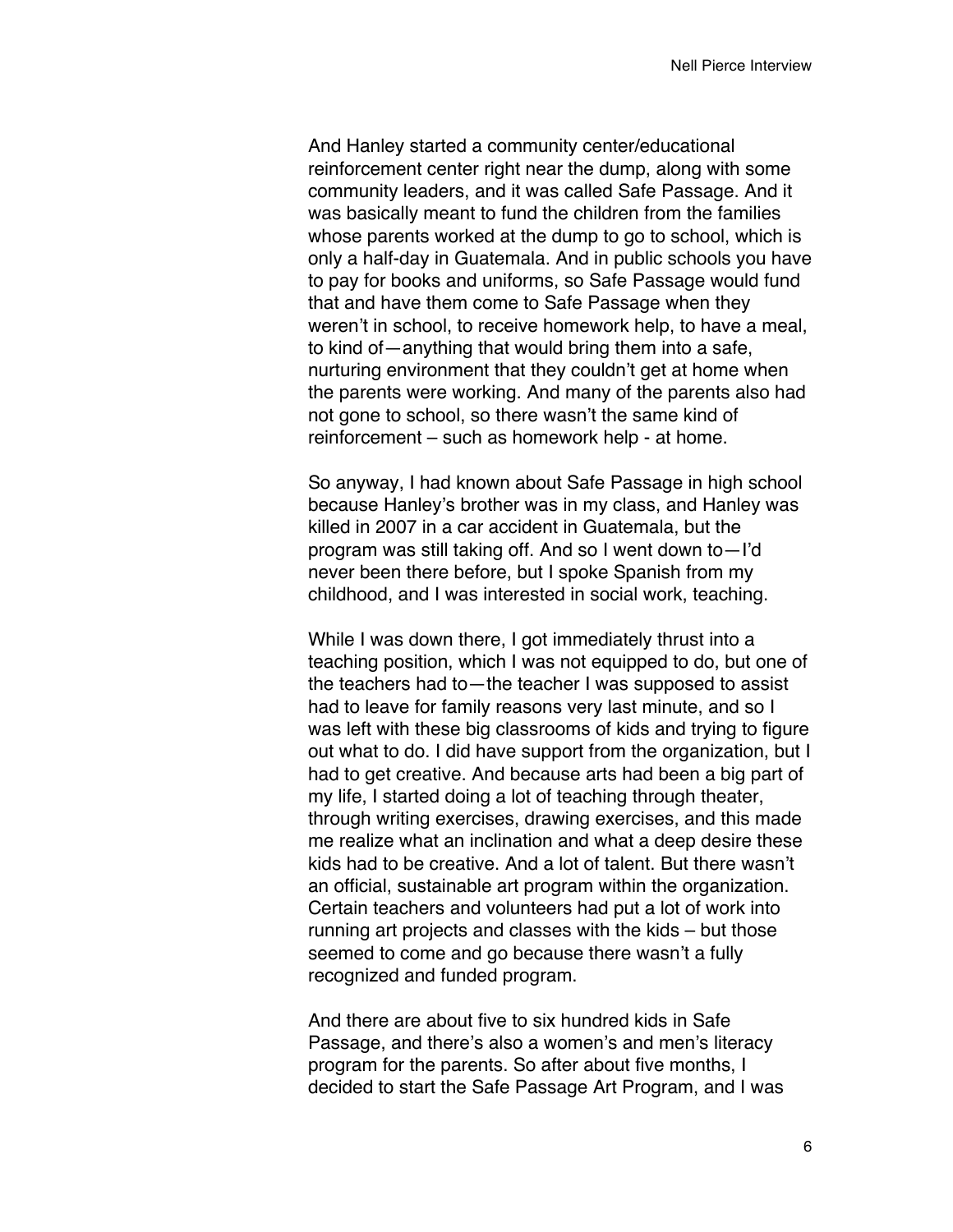able to get \$6,000 of funding through people I was working with in Guatemala City, trying to kind of go around and advocate for this with different local artists, different companies and then also a lot of support from back home. My high school class gave us \$1,000, which was amazing.

And I created a curriculum, started up classes, brought in a lot of local artists to do workshops and then basically said, "I'm not leaving Guatemala until I know that this program lives on without me." The ultimate goal was to take myself out of the equation and have it run, and so we found a replacement. We got it to be a full-paid position, and it has since taken off, and there is an entire team of artists that are running it. There's theater, there is music, there's all kinds of things. I was mostly focusing on visual art when I was there.

But that was a huge, transformative time in my life, where I realized that—I mean, there were just so many moments where I was sitting in the art classroom just by myself or reflecting when all the kids were there, thinking, *This is exactly what I want to be doing.* My heart was so in line with every step I was taking, and to go to college—I was living with people that were—towards the end, I was living with people that were all out of college. Before, I'd been living with other gap year students, who were wonderful.

But I really wasn't thinking about college at all, and if anything, I was, like, *I just want to get through it, after being with all these people who are beyond college, I just want to keep doing what I'm doing.* But then I realized, *Okay, I'm gonna go to Dartmouth to be able to learn how to better do exactly what I'm doing.* [Chuckles.]

- AL-JABER: So you're majoring in art?
- PIERCE: No, I'm majoring in Women's and Gender Studies, which I didn't even know existed until I got here. But that was the mentality I came in with, and when I came home—I'm sorry, this is a long answer to your first question—when I came home two weeks before going to Dartmouth, my dad told me that he had been diagnosed with the same cancer that my previous boyfriend had died of. And that was big news to me because my dad is probably the person I'm closest to in the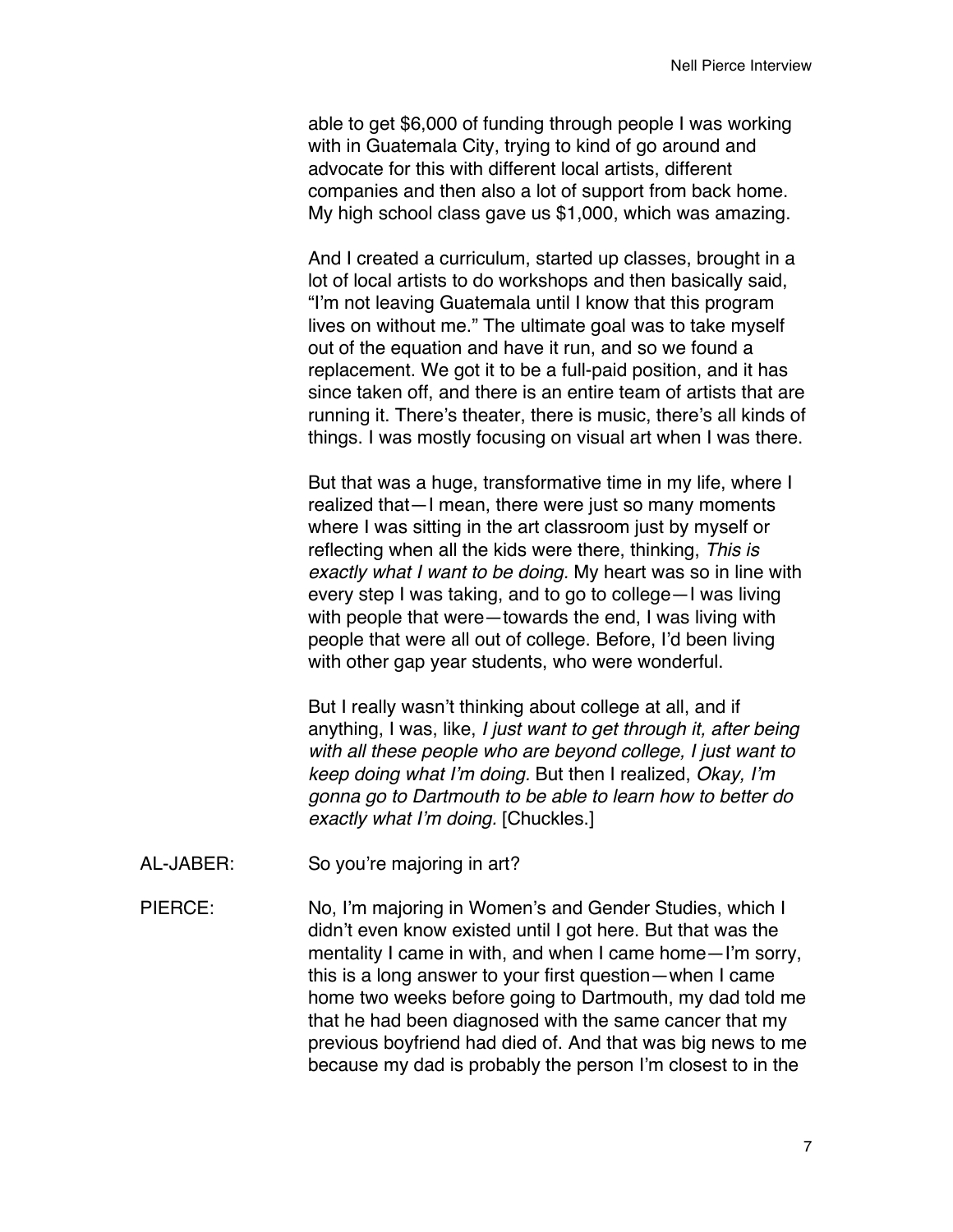entire world, and so that—I don't know, those are kind of my circumstances coming into Dartmouth.

- AL-JABER: And you experienced so much prior to coming to Dartmouth, and you really established a sense of community prior to getting here. Did you try to extend that? Did you sort of stay within the same realm that you were in: theater, art, sports? Or did you try to broaden your sense of community?
- PIERCE: I think for me, I really was averse to labels or defining my community when I got to Dartmouth. I mean, I did try being in a couple of different student groups, but I found it really turned me off the way people would identify other people, other students here by saying, "Oh, he's in this a cappella group" or "this fraternity," this whatever. You know, just like rather than actually taking the time to really meet that person and get to know them, there was such, like, a boxing in, which is a culture and it's not necessarily any individual's fault, although it's perpetuated.

And so I haven't really joined student groups since I've been here. I mean, I'm a part of a couple different communities just sort of by—I don't know, I'm in Casque and Gauntlet senior society, and I am pretty involved in the Women and Gender Studies department, and I've done a lot of work with Telling My Story, which is an NGO that partners with Dartmouth. And that was through a class, originally. But other than that, I haven't really—I'm not in any student groups.

So my community—it's been wonderful because my community has—or I've been able to dip into so many different communities. And I think when I first came here, I realized that the fraternity scene was not conducive to my happiness and well-being, and I just remember—I had an amazing group of friends in high school, particularly with my first boyfriend that I mentioned. It was just his group of friends and my group of friends were—we just—it was very creative. You know, people never sat around saying, "I'm bored." It was always, like, "Oh, okay, let's do something. Let's make something cool, let's–" and they're all off doing very cool things [chuckles] in the world right now.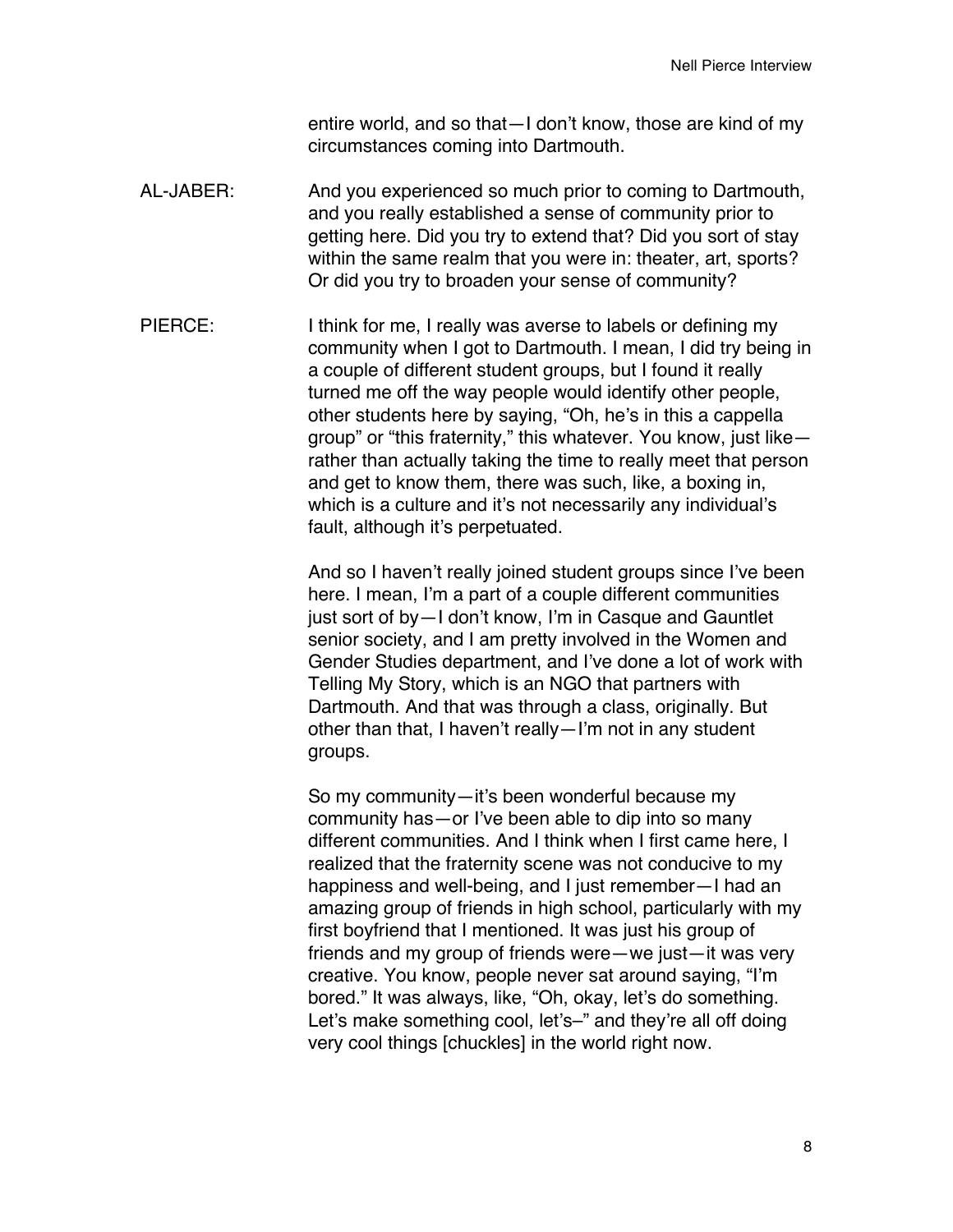But I remember talking to him, because we were still—our relationship was kind of lingering into my freshman year, and realizing, *I don't really feel proud to share with you where I'm spending my time on the weekends or what I'm doing*, when I would just go to the fraternities out of convenience. And I was, like, *You know what, rather than just complain about what's going on, I'm gonna start my own little communities and just make happen what I want to happen.*

So some friends and I started having little wine and cheese circles in given rooms on Friday nights or something and really getting to know each other in a more intimate way. And often one of us would bring a friend that we'd gotten to know elsewhere, so I started meeting people that way. And I don't really know how it happened, but I would just meet different people who would introduce me to different people and say, "Oh, you need to get lunch with this person," and it just kind of—it was an organic networking that way.

I had some incredible upperclassmen mentors, but—yeah, I don't know, I really can't—I can't define what my community is at Dartmouth. I would say that it kind of reaches out into various different groups.

- AL-JABER: And is it changing over time?
- PIERCE: Yeah. Yeah. I think—I don't know, I'm probably more of a one-on-one person than a big group person, and I always resisted being a part of cliques because, for me, my alone time is really important to me, and having personal space and not feeling attached to—*Oh, I have to be spending all my time with these people in particular.* So I've made it a point to—

Also, I love bringing individuals from different parts of my life into the same space, so I've lived off campus since freshman summer until now, and I've always loved having dinner parties or just gatherings where I invite people for whom I might be the common denominator, and friendships start branching out. That's what brings me joy.

AL-JABER: So it is the sense that the frat culture was—what was it about it that dissatisfied you?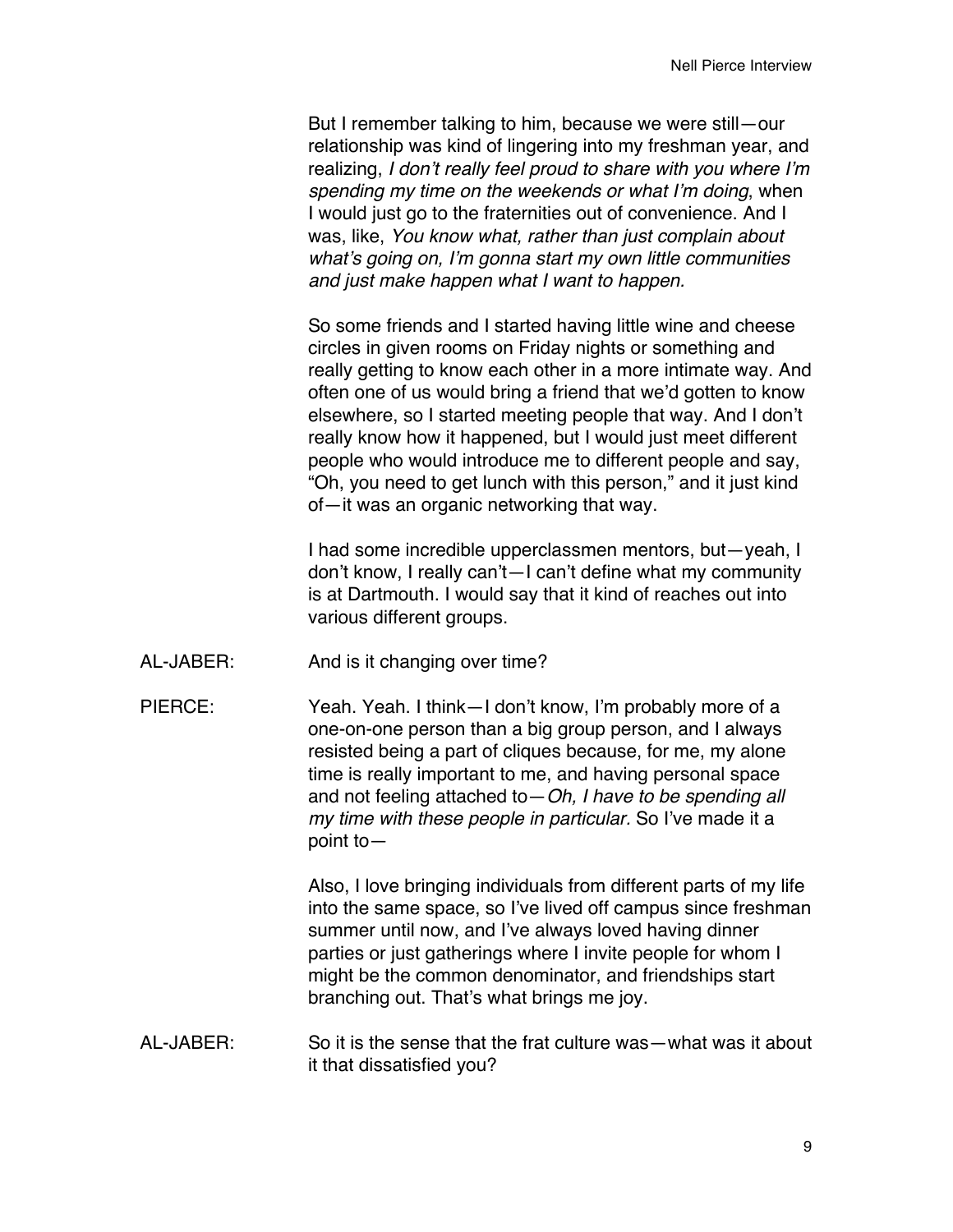- PIERCE: To me, it felt a little antisocial. Like, I didn't feel like people were actually really interacting with each other in a genuine way. It was a lot of—I don't know. I felt like people would go down there and then watch other people play Pong.
- AL-JABER: [Laughs.]

PIERCE: And to me, I really wanted to be talking with people. And it's not—I definitely—I'm not a huge drinker, though I'll definitely enjoy a few drinks, and I like being social and letting loose, but I guess I'm not someone in extremes, meaning that when I'm doing my homework, I might have a beer. [Laughs.] Or, like, I want to be around people in a coffee shop. I won't be in the stacks. I want to be in kind of a more relaxed atmosphere. And if I go to a party, I want to be able to engage in cool intellectual conversations or hear what people are up to. So I don't fully dive into my work, like, total crunch time, and I don't fully let go when I socialize. And that's what it felt like. I felt like it was this total extreme.

> And so I have missed—I love dancing, and that was something in Guatemala that was so wonderful for me, to find—I was really connected with a community of break dancers and hip-hop artists, and I went back to Guatemala for a few months my sophomore fall and delved more into that. And it was just so liberating [chuckles] to be able to let loose at a dance club and not fear people touching me in inappropriate ways or—there was sort of the spirit of: No, dancing is our release, whereas, I remember the first dance party I came to here, I tried to dance with a guy, and he accused me of trying to dance with him "all good." [Chuckles.]

AL-JABER: What does that even mean?

PIERCE: I don't know. I don't know. And I said, "Oh, sorry. I'm just dancing." And he said—excuse my French, but—"Fuck this" and walked away. [Laughs.] So, like—it was just a strange like, it seemed like it was a dancing as a means to something else as opposed to just dancing to release and enjoy. But I have missed that kind of more loose party atmosphere being here, and I'm excited to find that beyond Dartmouth because I think my socializing has been pretty low key, but very fulfilling in other ways. I mean, living off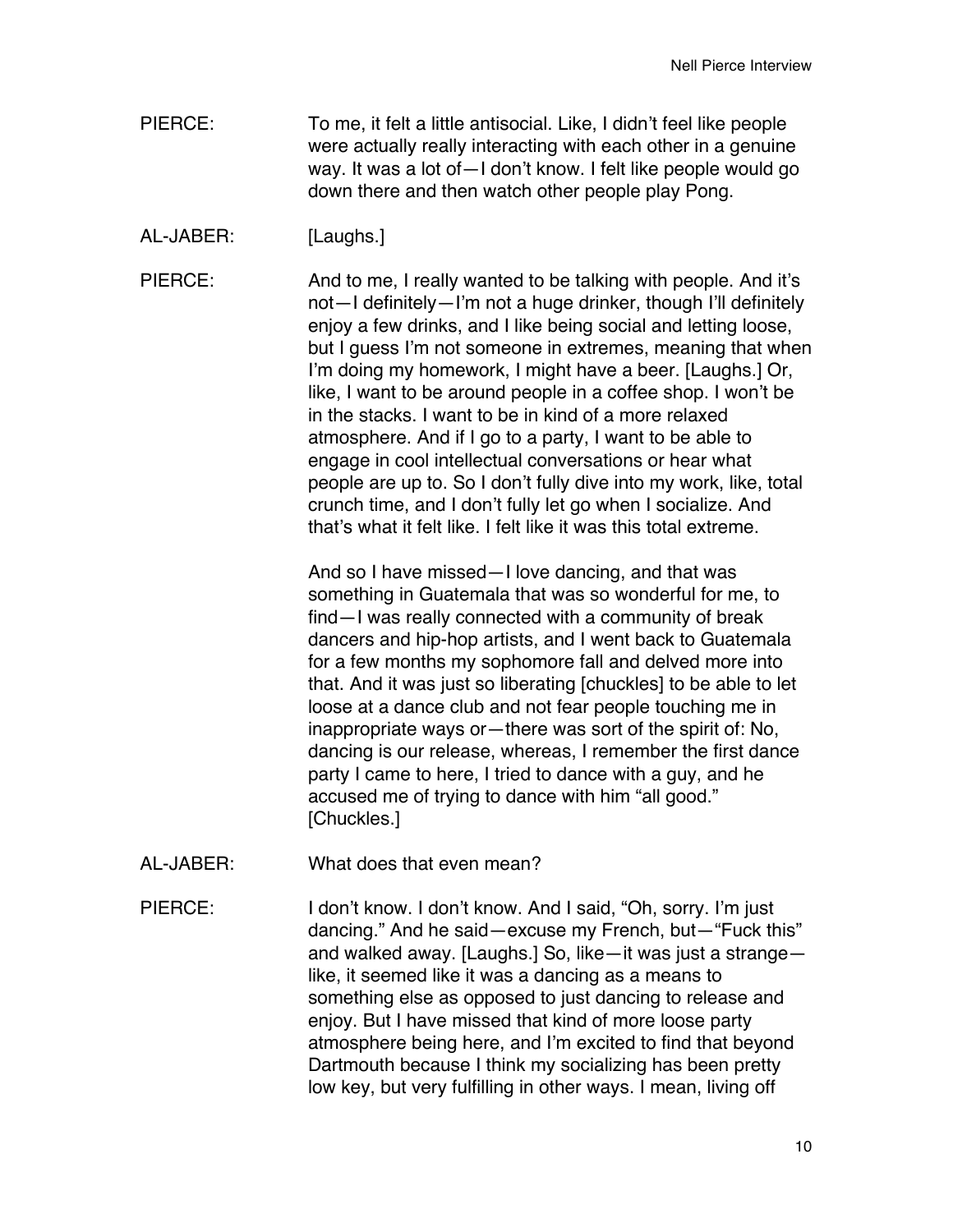campus has been a huge blessing for me, to have my own space I can host in and know other people that have their spaces, so it's—

Which, it's interesting because it's not an exclusive network in that the people have an exclusive mentality, but it is exclusive in that it's all by word of mouth to get an offcampus house. The college doesn't really facilitate that, so people have to have connections to be able to find or really work hard to find that. So only 9 percent of students live off campus.

AL-JABER: And then you—it sounds like art is very therapeutic for you, so could you talk to me more about Telling My Story?

PIERCE: Sure. So my freshman year, I took Writing 5 with Professor Nancy Crumbine, which was Philosophy of Education, and that fall, I was—it was like, in a weird way, having my father being sick was really pushing me into getting close to professors right away because I felt that I needed to—there were weeks I would have to go home to attend to what was going on at home, and—or that I couldn't complete an assignment and I just needed them to know why, and so right off the bat, I scheduled meetings with my professors to let them know what was going on. And I developed pretty close relationships with them. Professor Crumbine and I still are very close, and we see each other every term. And so she knew about what I'd been doing in Guatemala, and told me—she invited me to go to one of the Telling My Story shows with her.

> Telling My Story is essentially an NGO that works in prisons and rehabilitation centers, anywhere that is kind of—creates a wall between the people within and the outer society, whether it's a physical wall of the prison gate or if it's social stigmas as a wall, or addiction being a wall. You know, these sometimes very literal, sometimes you just—it's there. And so TMS works with populations living behind these walls who are, in a way, socially invisible – to cultivate communication skills and self-reflection skills through the arts. So it's far less about the arts and the quality and—you know, it's about using art as a tool and a platform, a safe, creative platform where we can all be vulnerable and create together.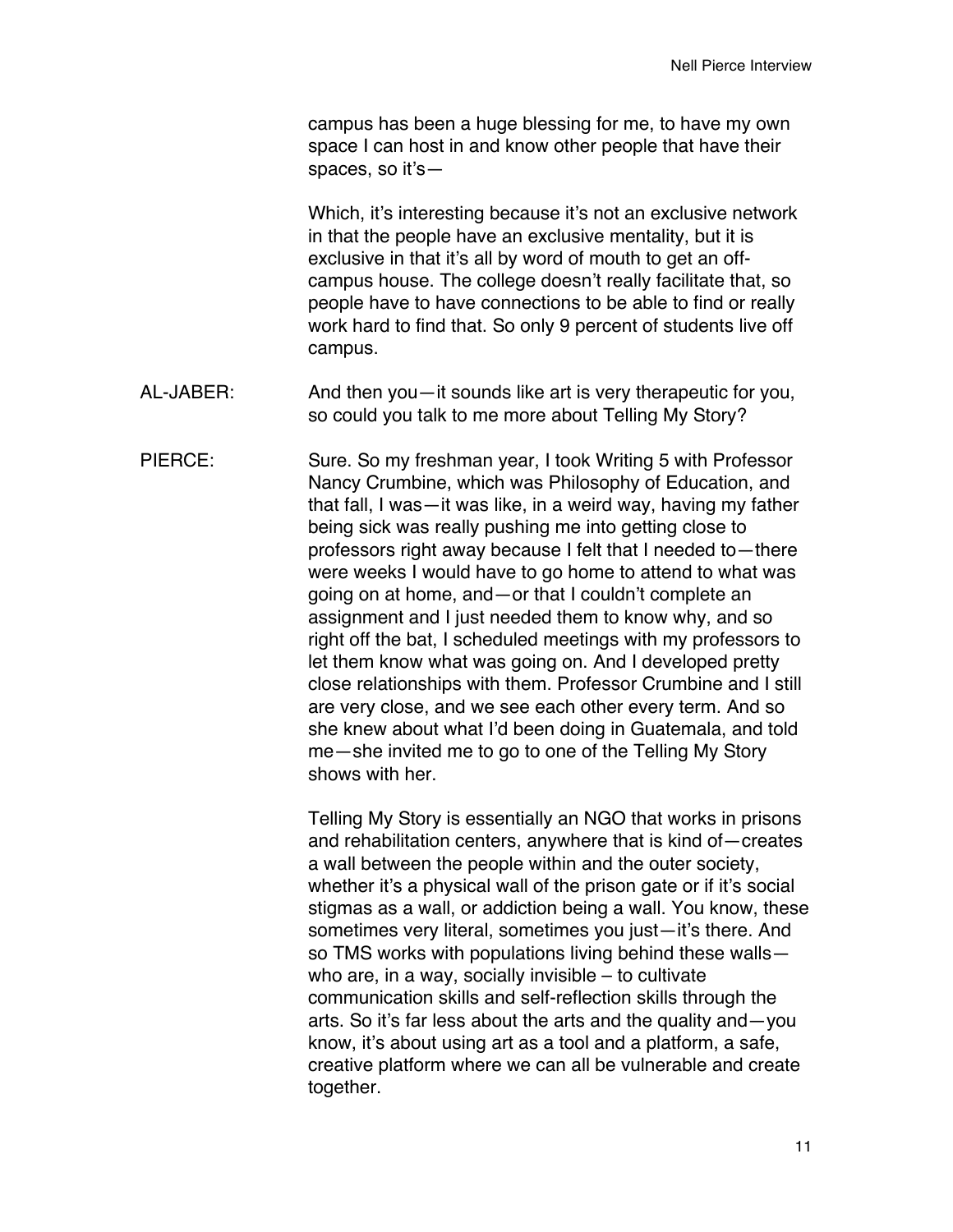And so the way it's connected to Dartmouth is that there's a class that students can take where they work with—I've only worked in prisons, but they work sometimes in rehabilitation centers—work with the inmates to essentially create a platform to examine the social situation that we're all living in and recognize how we all need to be rehabilitated socially. You know, it's not "them" needing to become more like "us." We all need to find some sort of middle ground of understanding because all of us are holding—people on both sides of the wall are holding serious prejudices or misconceptions of the other—you know, just kind of breaking that down and then, at the end, collectively putting on a public performance of theater, poetry, drumming, dancing, and visual art that addresses themes of injustice, of loyalty, of realities often ignored.

That's a really rough explanation of what Telling My Story does, but it's a 10-week process usually. And so Professor Crumbine took me to a performance in—it was in a rehabilitation center. I'm forgetting the name right now. But we went to see them, and that's where I met Pati Hernandez, who started Telling My Story, who's a Chilean woman who moved—she came to the States in her early 20s and has been doing this type of work for at least the past 15 years or so—and Ivy Schweitzer, who was doing kind of the theory part of the course, so the students would be in the classroom for part of the time, learning about the prison system, reflecting on their experiences in the prison—that's what Ivy would run—and then we'd go to the prison with Pati and do the, like, on-our-feet workshops.

So I met them there, and I was so intrigued, and then I stayed on for my freshman summer and took the class. It was very transformative for me, especially going and having the thought that I'd done—you know, I kind of knew what this work was about, having done similar stuff in Guatemala, but you never—there's always more to learn in this kind of work. You never have it figured out. And if you think you have it figured out, you really haven't had it figured out [chuckles], you know?

And then afterwards, I was going back to Guatemala City, and I asked Pati if I could use some of the Telling My Story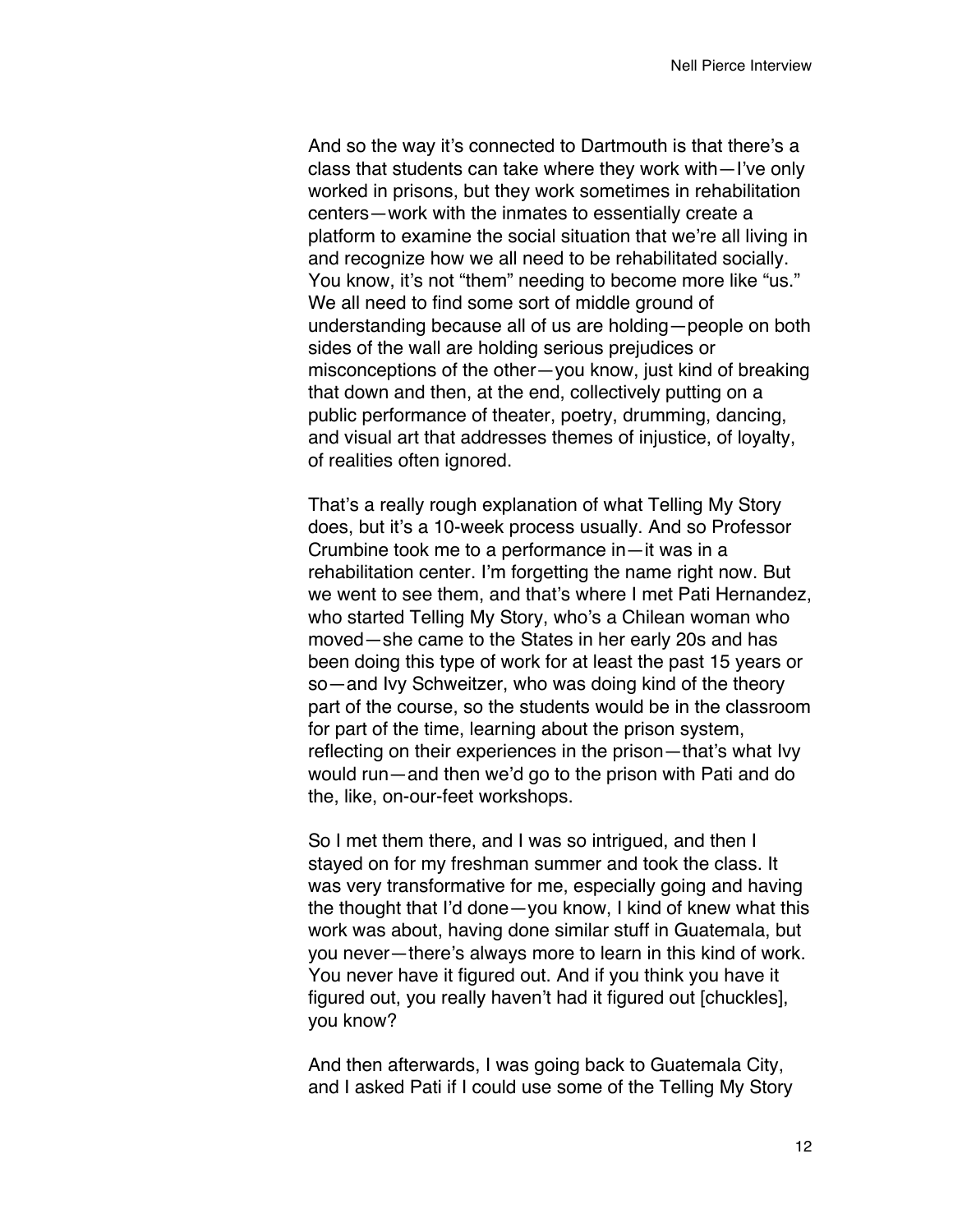methodology to run a month-long summer camp for the Safe Passage students. That was a leadership position that I had been asked to fulfill. And so I adopted it a lot and hired Guatemalan artists, poets, musicians, street theater actors to come in and run these workshops with the students.

After that, I came back and talked to Pati, and I knew that I had the next winter free, and—this is, like—so after Guatemala, I went to New Zealand, and I went hiking with a dear friend. It was great. It was a whole 'nother thing. [Chuckles.] But I came back, and I saw Pati, and I knew she was going to go back to Chile in the winter to live with her family and take care of her father, who was growing old. And I asked her if I could—if I came down with her, if we could run Telling My Story in a Chilean prison. It took, like, five minutes to convince her of the idea.

And we spent that fall—so a year after I was in Guatemala that fall fundraising and holding panels with—I was the TA for her class at the time, and so we held a panel with exinmates and students and professors and alums that had been involved in Telling My Story to spread awareness, and we spoke at different venues to gain financial support and also [chuckles] emotional support, and were able to raise about \$20,000? No, a little less than that. I want to say \$15,000.

And I got a Tucker Fellowship. We also received funding from the Dickey Center. We went down to Chile. I asked the woman who had replaced me as the art director at Safe Passage to come down for a month. She came. And then I asked an '11 that I'd been very close with, who I knew was kind of in transition between jobs and projects and was very interested in gender issues and the arts—and so she came down as well.

So it was really cool to have this team of people from different parts of my life come together in Chile, and we ran the program for ten weeks. Also, we split the curriculum so that Pati—half the time we were working with Telling My Story workshops; half the time I was running a selfportraiture workshop that I devised in Guatemala.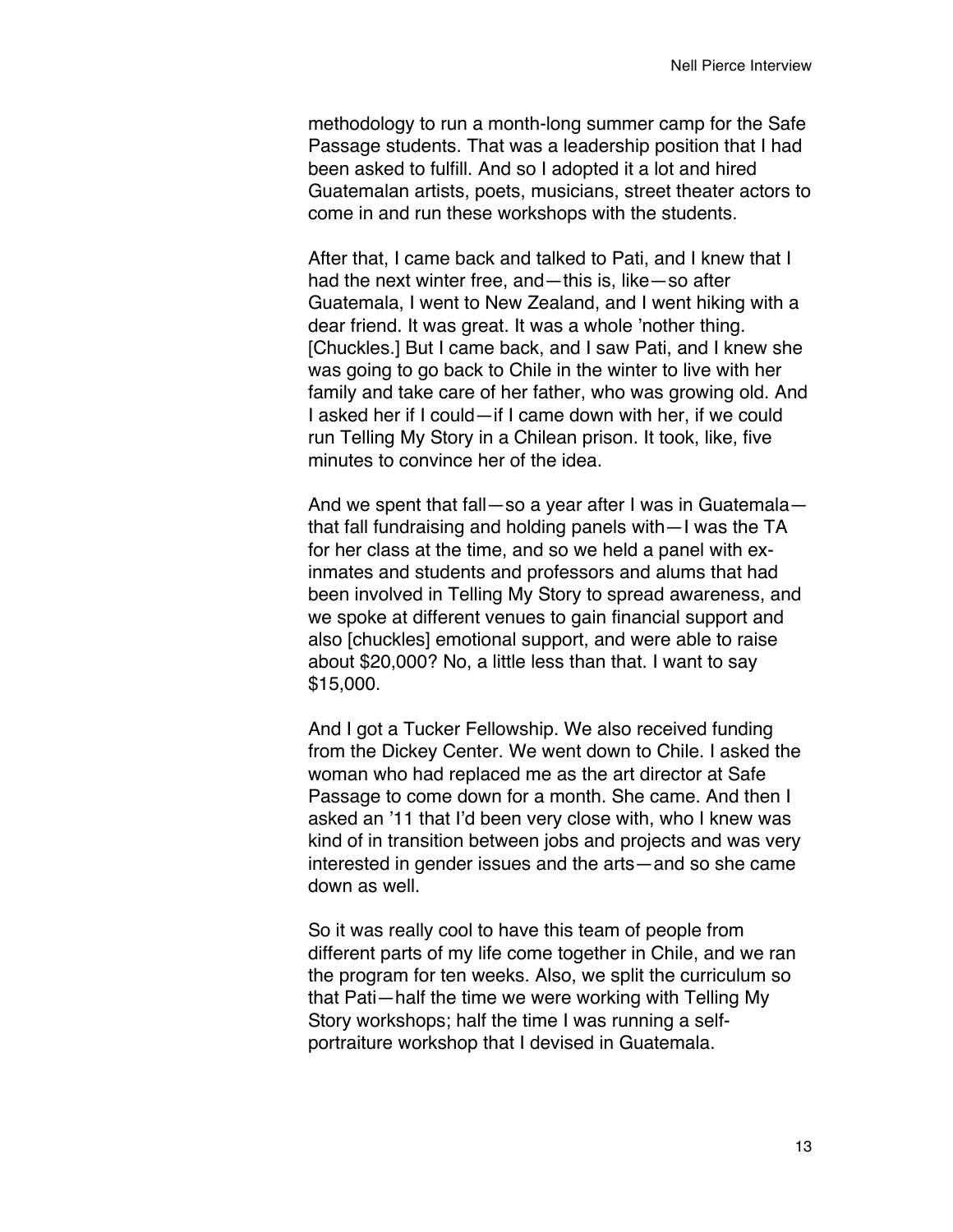And since I've come back, I've—that was a *huge* learning experience for me, being in Chile, and also doing the whole thing in Spanish. It's interesting because I've really only done these—most of my work in the arts and in teaching or facilitating has been in Spanish, so I'm really curious to know how that would feel or what kind of relationships would develop if I'm just doing it in English.

- AL-JABER: So was it strange coming back after going through that experience?
- PIERCE: I think, if anything, it just gave me more empathy for Dartmouth students because I realized while I was down there that it's so easy to—you know, so, as humans we have this instinct to want to be right [chuckles] about things and blame somebody else or make someone wrong. And that's a really easy position to stay in, right? You can stay on your throne of righteousness and just point at all the wrongs in the world, and it puts you in a very negative space as well.

And I realized that, you know, while I was being on, quote unquote, like, the side of the inmates, it was really easy to stand with the underdog because I was in this position where I could stand for whatever I wanted to as a student, as an Anglo woman coming in. I wasn't going to—

AL-JABER: Be judged.

PIERCE: Right, right. You know, nothing was really at stake for me in taking that stance, which is a total place of privilege to be in, and so it was easy for me to side with the inmates, and then I would just judge the guards, who—I didn't like the way that the guards treated them, you know, or I—the system and all these things, and not really acknowledging my own sort of complicity in this greater system in the world. You know, where do I actually stand in this? And I'm not saying, like, I should feel guilty or have—that's not really constructive. But having empathy for somebody who has committed murder and then criticizing the guard standing next to her for doing his job or her job, and not really thinking about—

> And it's ironic because I think socially the guard—like, in the outside world the guard would be the "right" one in the situation, right? Or the one who is less to blame. But it's all a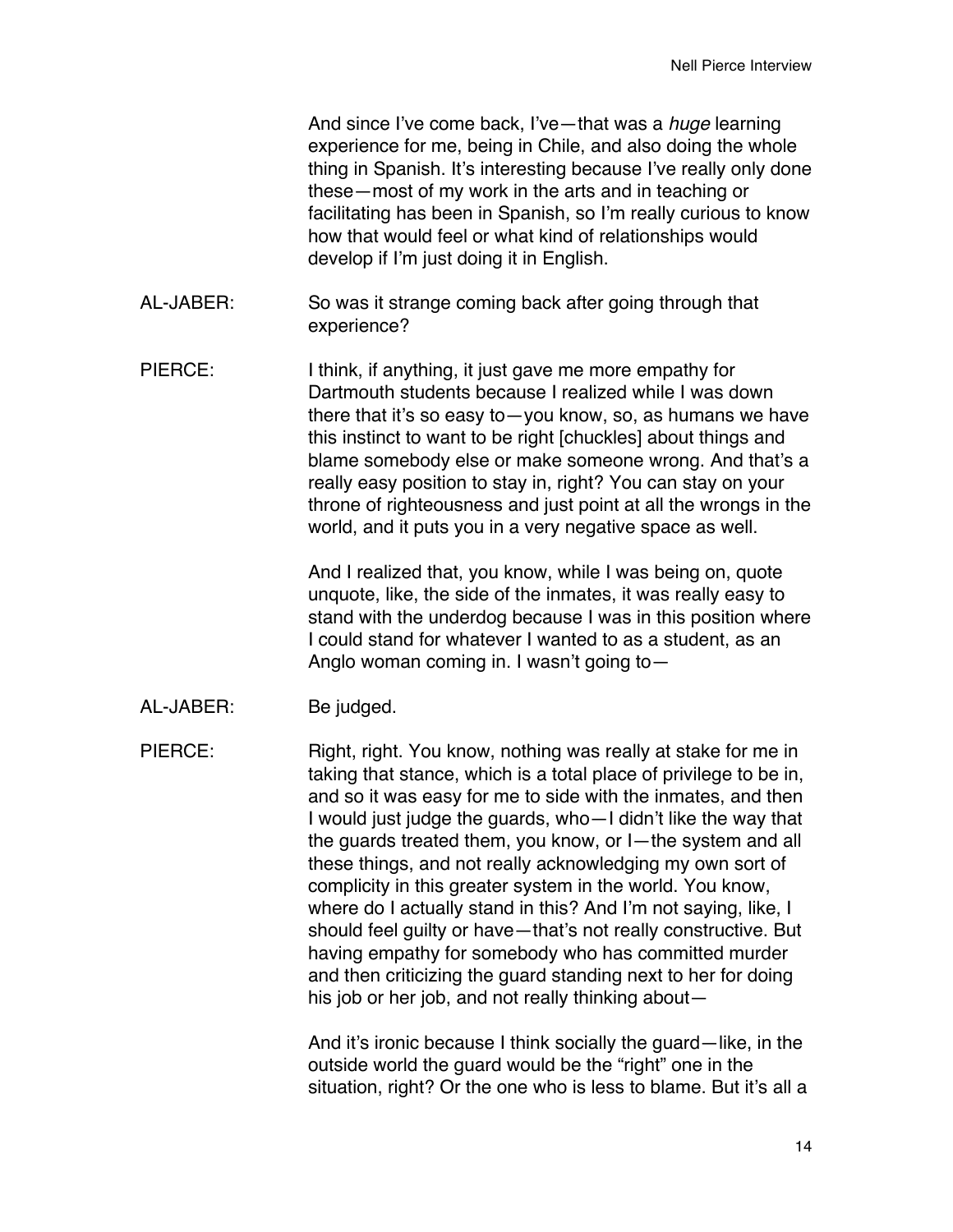matter of perspective. And then it made me realize—you know, if I could empathize with someone who committed murder, why can't I empathize with LAX bros at Dartmouth? Or, like, people like fraternity brothers—you know, people who I was so quick to criticize at Dartmouth for their attitudes or the way that they acted. And why can't I just take the time to listen to *their* side of things and their story? And just kind of—it gave me a better understanding of where we were all coming from. I mean, I don't understand where we're all coming from, but a better awareness of how necessary it is that—being listened to is a human need in the way that being fed is, and there are parts of the world that are more deprived of listeners and food, but that doesn't mean that we don't all need it.

So I think I came back with just a greater sense of, *Wow, I really want to understand where everybody's coming from* and just as a discipline for myself.

- AL-JABER: Just going off that, there's been some unrest on campus recently. How do you feel about that?
- PIERCE: It's definitely something I've been thinking about probably 90 percent of the time [chuckles], this year in particular. It's exciting to me that it's coming to a more campus-wide consciousness right now, or that it's just being brought to the surface.

Hmm. Can you be more specific, what do I think of it, like?

- AL-JABER: Have you interacted with people who are personally affected, and does it make you rethink your sense of where you fit into the Dartmouth community?
- PIERCE: Absolutely. I mean, I think a lot of my close friends at Dartmouth have felt very personally affected by it. And what's probably the most disturbing part of this whole thing for me is—I mean, I truly believe once your eyes are open to the systems of privilege in the world and you have a consciousness of racism and classism and sexism and other forms of discrimination, you can't shut your eyes, and you don't want to shut your eyes. I mean, it's maybe a more challenging way to live, but in the best way possible, you know – even though it gets me down, it also makes me love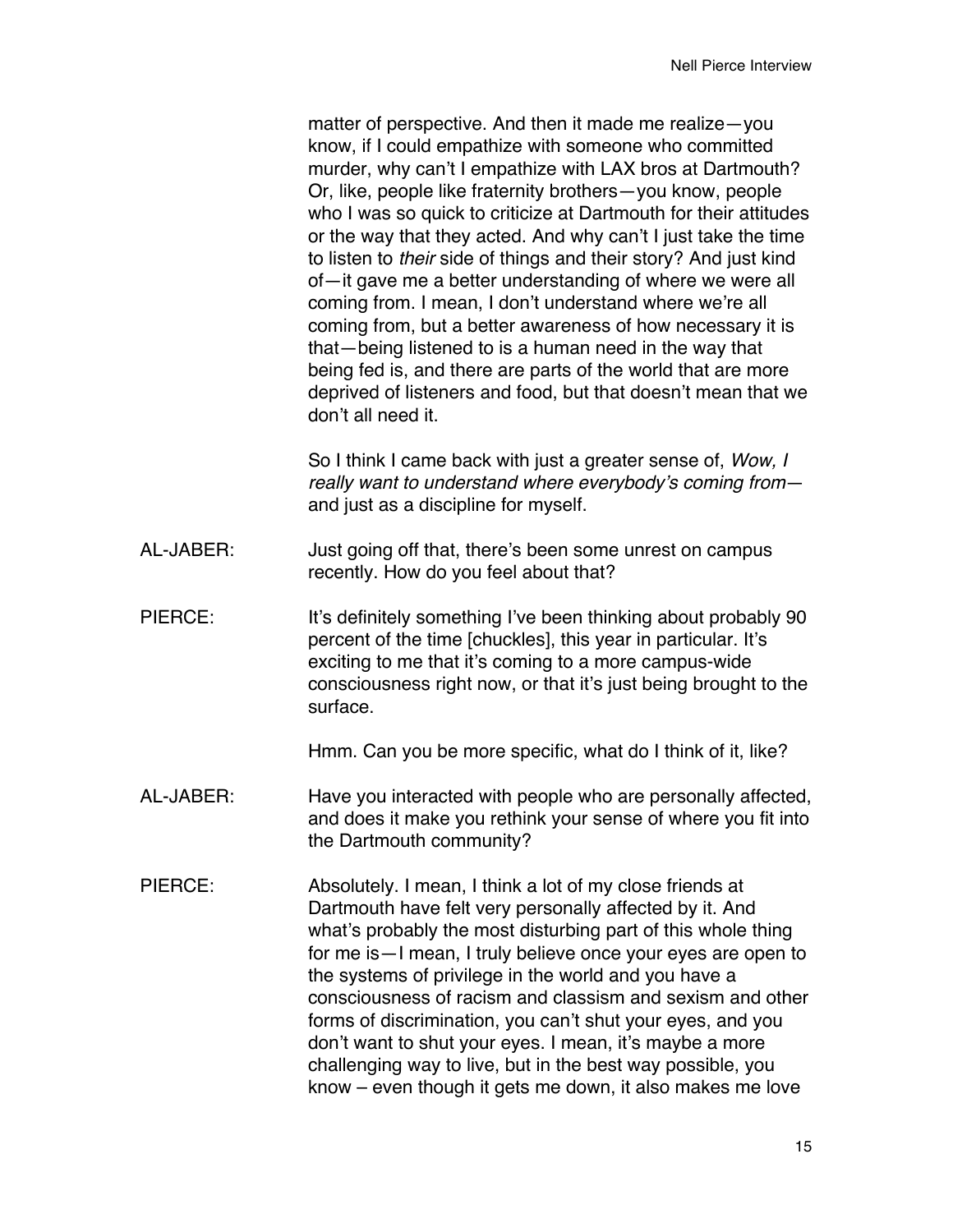more deeply. But it's disturbing to me knowing that, as a white woman on this campus who is privileged in multiple ways, I could choose to disengage from this conversation.

- AL-JABER: Yeah. In some ways, you could choose to live up to, like, the insider role.
- PIERCE: Right.
- AL-JABER: Yeah.
- PIERCE: And that—I'm saying it's disturbing to me because I know that there are many people in my position who *will* do that. And it's not even necessarily an active choice, it's the default; it's just it's very—there is this—the fact that it is a *choice* for me to pay attention to the pain on this campus is a privilege. I mean, there are these dialogues and gatherings going on around campus, and there are people that go to them because they are curious and want to engage in these conversations, and there are people that go to them because they need these kinds of communities and support systems to survive on this campus, you know?
- AL-JABER: Mm-hm.
- PIERCE: I'm not saying one is better than the other or right or whatever. It's just that it's true, I think. And of course, there are many subtle ways to actively engage – its not about who shows up at what meetings. I have lots of friends who care deeply about issues of inequality and walk the walk with less talk – I learn a lot from them.

I mean, I think I have felt,—where I feel very directly, personally engaged in this is I am a survivor of sexual assault, and as a Gender Studies major I have thought about the gender dynamics on campus a lot. But also I was not sexually assaulted at Dartmouth. The triggers are not as raw for me at this place. But, I mean, I really feel like having so many friends that do feel personally hurt here – and chronically, just by nature of who they are, not simply in response to particular events – is just as powerful and painful. I don't believe in comparing pains between people, I just know that my heart hurts here. And I can't really—even though I know there is that kind of—there's that choice there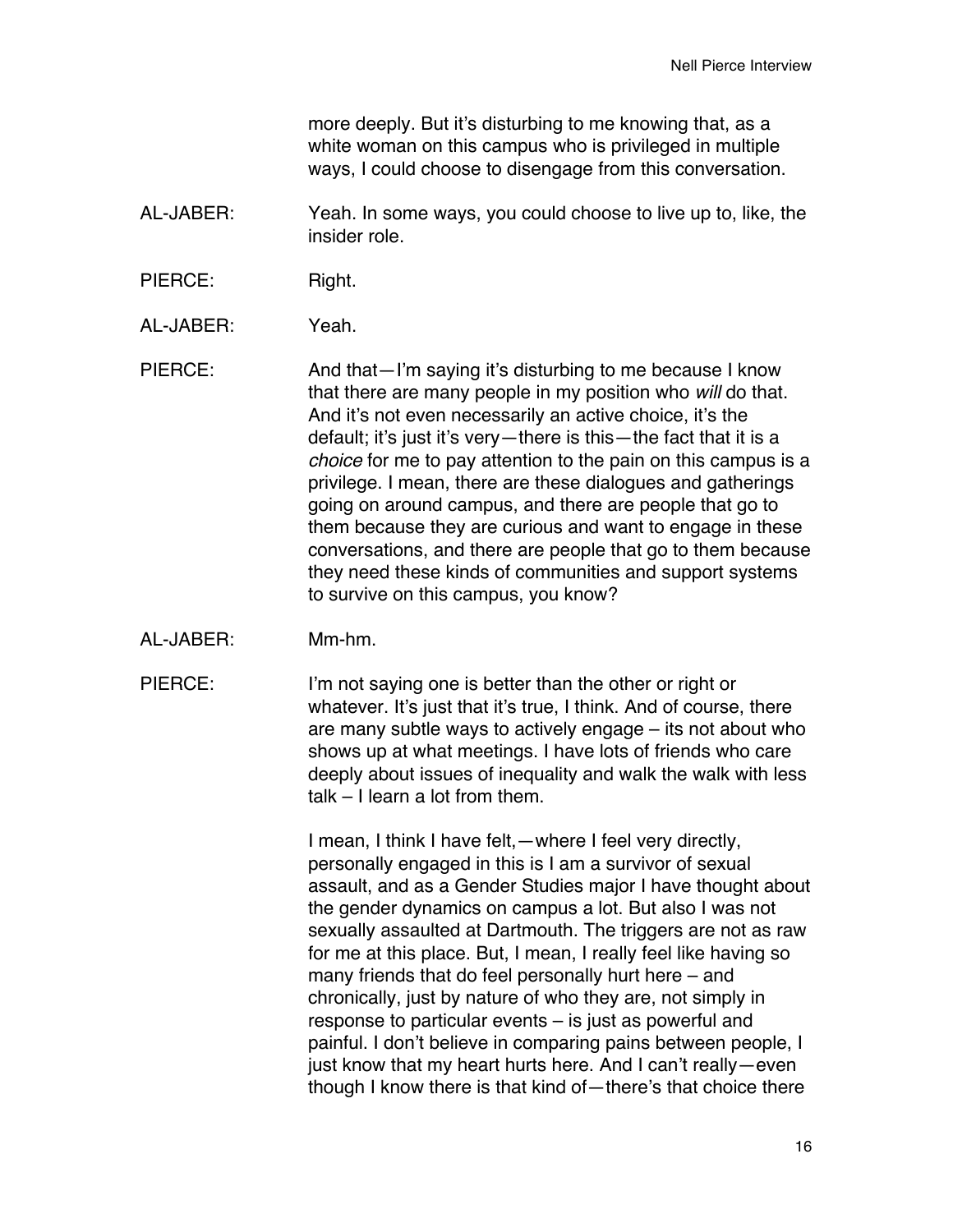to disengage, but it's really not a choice. I just know that that's—I don't know. I—it's just what I think about a lot. [Chuckles.]

It's so disturbing to me that—I mean, you know, people can choose to express themselves or not express themselves, but anytime someone tells someone else not to express themselves in the way that they need to is—that's silencing, and that's dangerous to me, or in my opinion. And so I've been working with a lot of friends to figure out ways that we can provide safe places for people to speak their truths – from all perspectives.

And—I don't know. I guess for me, with privilege, denial is the greatest danger. And I've done a lot of thinking about, oh, you know, what's my whiteness mean, and what's my being a woman mean, and all these different things, in the greater scheme of things. It's so liberating when I can just accept—I think guilt is just so unproductive. [Chuckles.] And I'm not sure if it's a stage that everybody has to go through as a white person, to have this sort of white guilt thing. But it's just, like, the quicker you can get out of that and propel yourself into action, the better because it can consume and paralyze you in the most kind of self-absorbed [chuckles] ways – I know first-hand!

It's just focusing it back on yourself. You know, it's just, like, *No!* And so being able to speak very frankly about the privileges that I have and not wrong myself or other people for them, just acknowledging that's the way it is given the forces in our society, and then okay, so let's move from that understanding—is very empowering. It's about attitude – no matter what you look like or where you come from; we've inherited circumstances, but its our responsibility what we do with them. And also being able to acknowledge contradictions within myself is something that I think I'm constantly working on. But being able to say—for example, my boyfriend was a lacrosse player here, and there [chuckles]—like, you know, there're some of these stereotypes, and he's a white male. And I sometimes find myself saying, *Oh, he's a white male lacrosser. But he's, like, a really great guy*. The sort of "this but this," as opposed to "this *and* this." Because by me saying "this but" or, like, "I'm a white person, but I really get this," whatever, it's just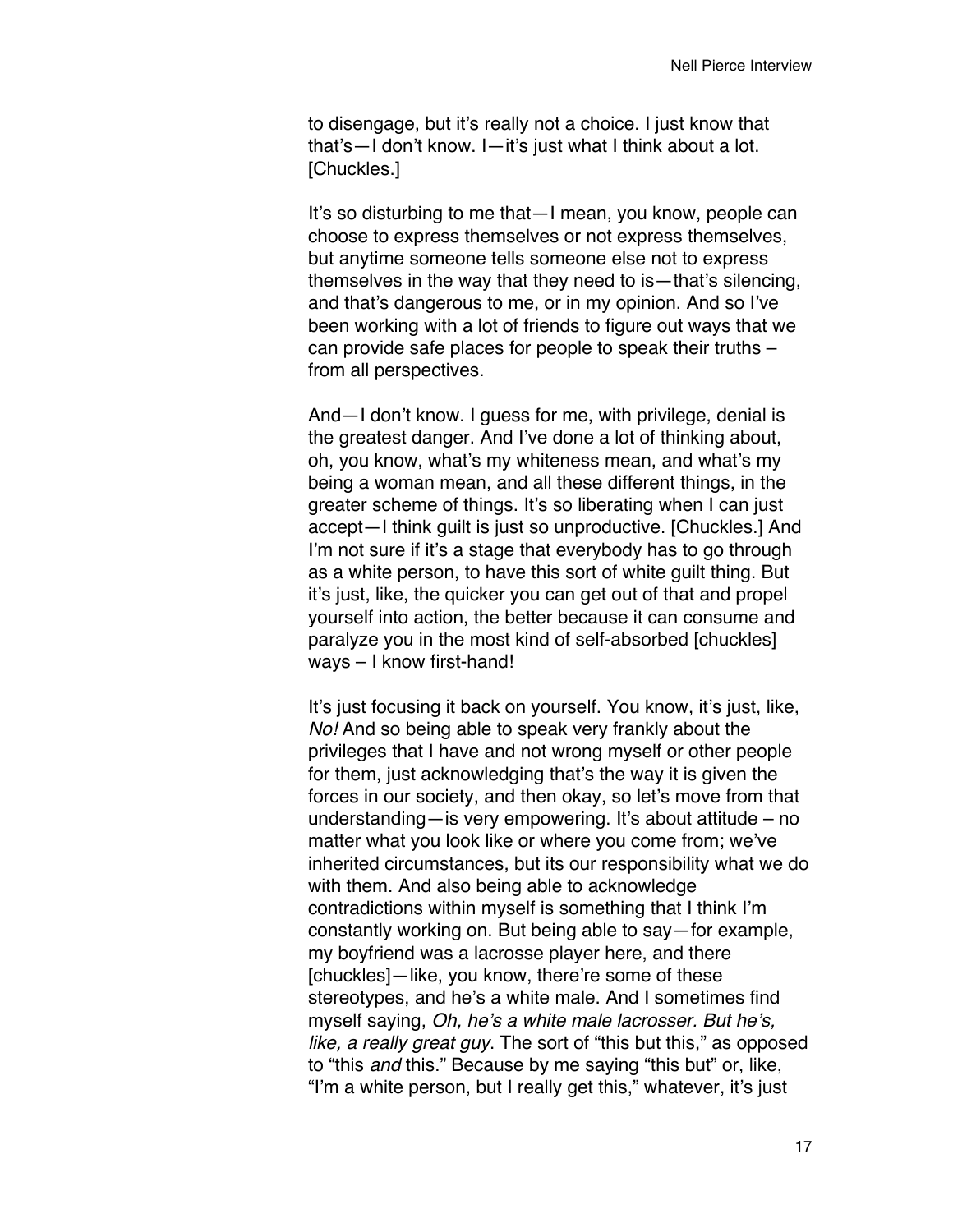throwing all my other white friends under the bus and being very, like, self-serving. So being able to say, *Oh, I'm this, and I care about this* or *I'm this, and I believe in this*—even if, like, in the social schema that doesn't necessarily—people don't always align those things—invites those around me – regardless of their race or sexuality or whatever they identify strongly with - to embrace all their contradictions as well, you know.

I'm just—I'm constantly trying to chip away at these boxes that we put ourselves into, and the more outright we can be about the things that we just are and stop worrying about trying to justify them, I think the better.

- AL-JABER: You speak a lot about, like, how you feel, as though a white woman in this community automatically gets put, like, placed into this limiting category. Did it take time for you to escape that category, and in what ways do you think it's still put on you, and has it still been put on you?
- PIERCE: I mean, people are going to put on me whatever they want to, and I'm not really that concerned about that. I'm more concerned with the way that I think of myself and whether or not that view limits myself from engaging in certain conversations or not, if that makes sense?
- AL-JABER: Mm-hm.
- PIERCE: So I don't know what other people have categorized me as, and I haven't necessarily felt like they've pressured to put me in a certain box. But I just wanna feel free to fully engage with and listen to and be fully myself in any setting on this campus, and that requires just owning who I am, if that makes sense.
- AL-JABER: So have there been times where you felt like you're an outsider on this campus?
- PIERCE: I don't really—I mean, I could look at it that way, but, again, I think that's, like, spiraling back into a sort of a selfconsuming—'cause, I mean, I—hmm. I—no, not really. I mean, I think in the fraternities, I never felt fully safe, so in that case, yes, my gender played a role. In other settings I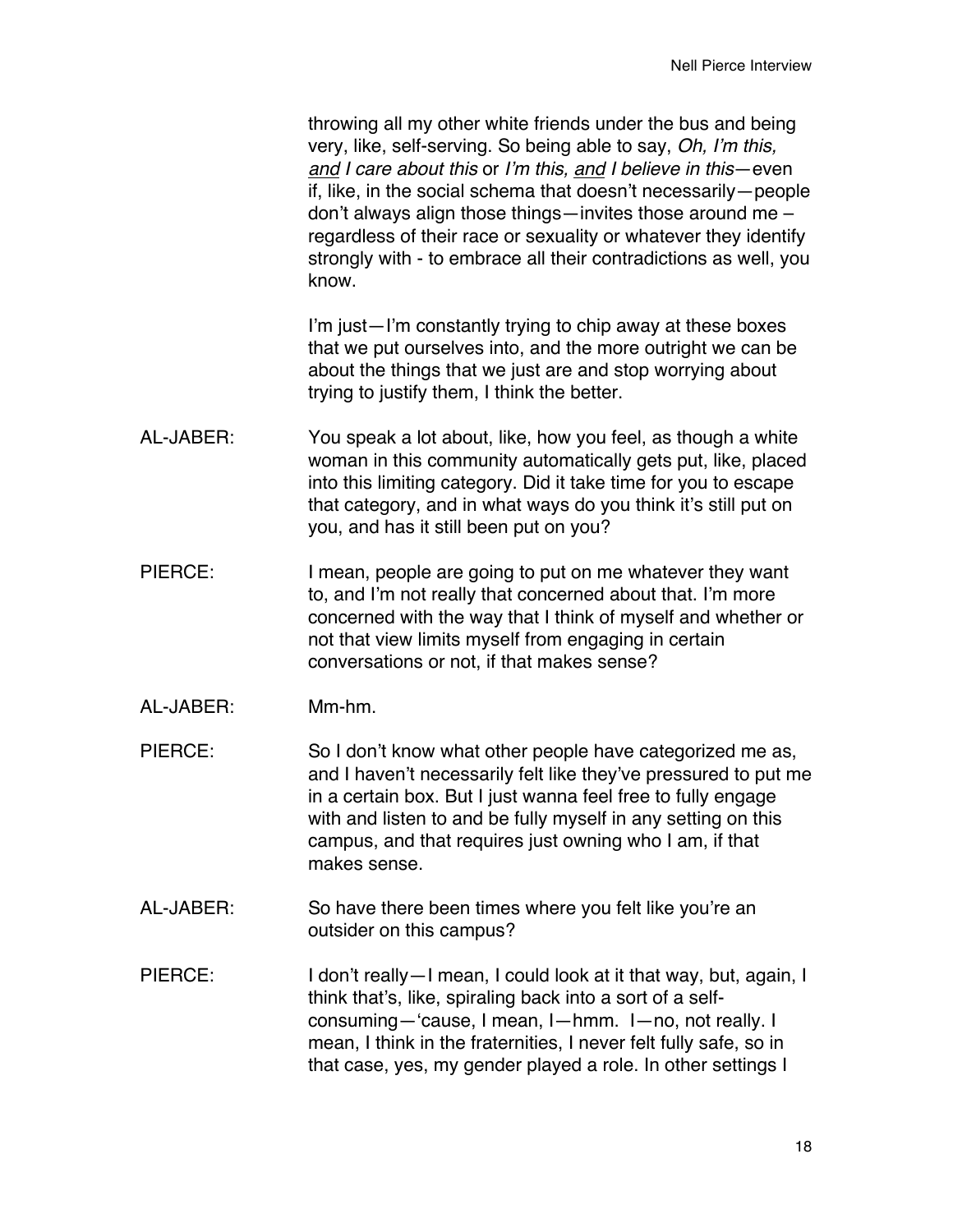have felt *uncomfortable*, but safe, which can be healthy I think.

But outsider? I wouldn't use that word. I don't know. Maybe—I feel like I'm not being very articulate.

- AL-JABER: You've been very—not "very"—but you've been vocal about your position on sexual assault on campus, so how has your community reacted to that? Have they been supportive in that, or do you get flak for that, because..?
- PIERCE: I've only received support.

AL-JABER: And going back to this sense of the Dartmouth community, how would you define it, and has it changed over time?

PIERCE: That's a big question. I mean, again, I just don't—I don't know. I really don't feel like I belong to one community at Dartmouth. I have friends who I feel more immediately comfortable around, and some who I laugh more easily with, others who I connect with intellectually, whatever. I don't want my idea of myself to get in the way of me reaching out to people.

> But as far as my community at Dartmouth, I mean, I think I'm just getting to know the '13s, '14s, and '15s really this year – and I've been so grateful for that. All my closest friends were '12s and '11s. I had a loose-knit group of women that—I think we all felt part of other communities, too, but together we had so much fun and really loved each other. It was the most fluid and open clique I could've been a part of.

- AL-JABER: And do you think that the Dartmouth location affects the sense of community?
- PIERCE: Yeah. I mean, I think that if we were to be in a more urban area, that people would engage more with the outside community. I think here, there is such a desire to create these small communities within the campus, and it is kind of weird, because I feel like there's less engagement with the small, outside community that we do have here than there would be if we lived in a city or something.